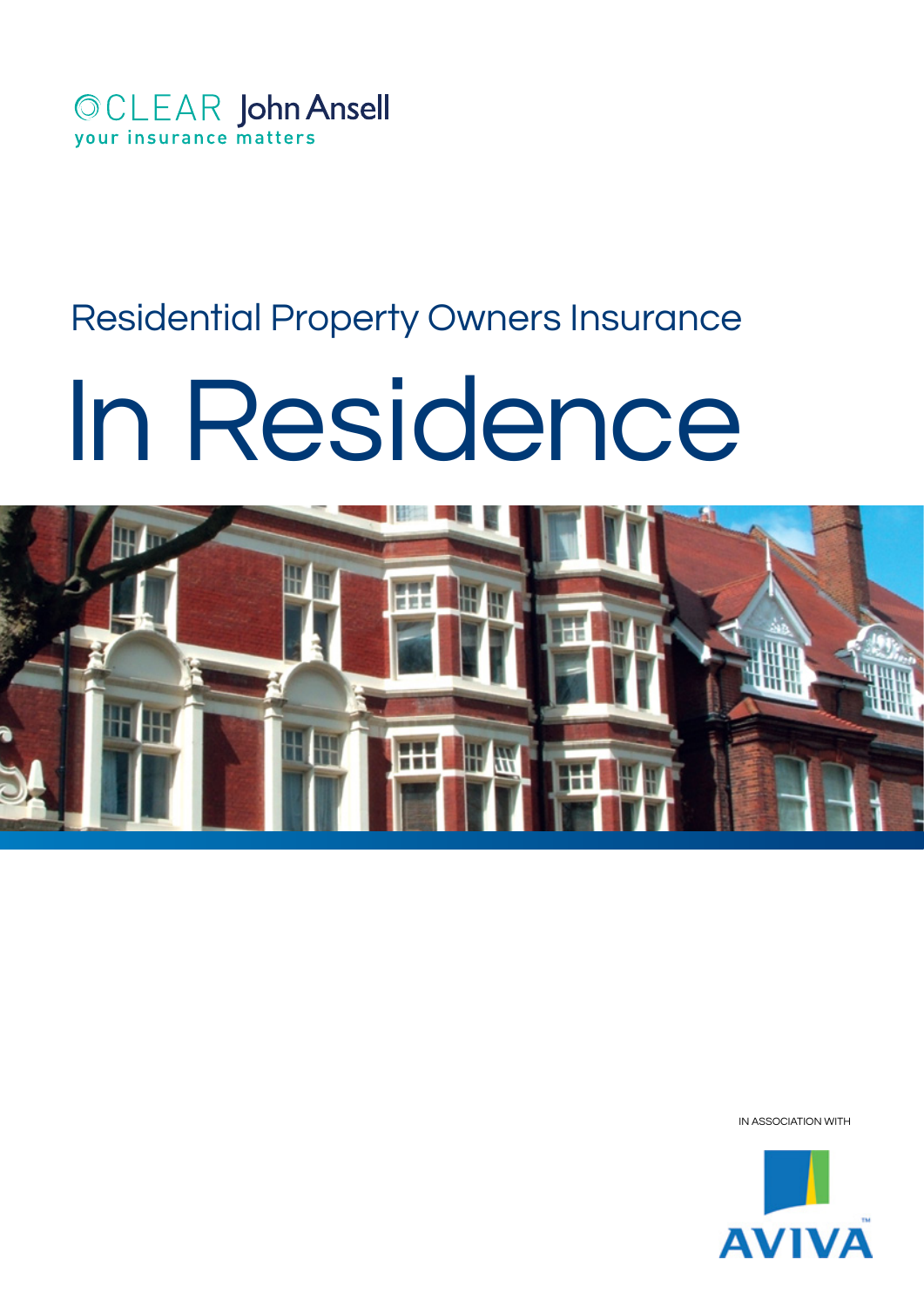# One policy that meets all your needs

### Nobody understands the needs of the residential property market like Aviva and John Ansell and Partners.

As a partnership with extensive experience of residential property in the UK, we offer unparalleled expertise and value for money in this market.

With "In Residence" Property Owners Insurance we have simplified the whole insurance process across the widest range of residential property types with a single product that will appeal to both owners and managing agents alike.

Your requirement might be for property protection, for Residents Management Companies & Associations, investment properties for let, inherited property as an income source, conversions or purpose-built flats. Whichever it is, "In Residence" Property Owners Insurance is suitable for them all – from the smallest studio to the grandest estate.

As long as the building is used predominantly for residential purposes, this policy can cover it.

#### Speedy settlement of claims

Of course, at the end of the day, the real test of an insurer is the speed and efficiency with which your claim is settled. With the expertise of the John Ansell team and the dedicated claims professionals at Aviva you can be assured of a fast, personal service.

#### More than just excellent value for money

"In Residence" Property Owners Insurance represents excellent value for money in a highly complex market. However, it also offers our customers welcome – and unrivalled – added value features, beyond the standard range of covers available elsewhere.

Property owners often find insurance administration a major headache. Organising and maintaining the right cover on even a relatively straightforward property can produce a time-consuming and costly administrative burden for its managers. That's exactly where the unique John Ansell and Partners "In Residence" Property Owners Insurance, specifically designed for your needs comes in.

### All the help you need is only a phone call away

#### Risk Helpline

The Risk Helpline provides advice on security, health & safety issues, fire protection and other risk related issues, all free of charge.

#### Legal & Tax Helpline

Even if you do not take advantage of our legal expenses insurance you can still call the Legal & Tax Helpline day or night for advice on UK legal or tax matters.

#### Claims Line

If you need to make a claim, one call to the Freephone claims line, open around the clock everyday of the year will help you get back to normal as quickly as possible.

## Flexibility. Simplicity. Value.

The key to "In Residence" Property Owners' Insurance

#### **Flexibility**

"In Residence" Property Owners Insurance can cover a single building or any number. In the latter case, these buildings can be of varying kinds.

#### **Simplicity**

Unlike some insurance policies whose technical language may sometimes make them difficult to understand, the policy you receive is set out in clear English.

#### Value

Your cover will always be inflation-proof. Daily, we'll automatically adjust your sums insured in line with the RICS General building cost index, free of charge. Cover can also be arranged on a Day One adjustable basis if an alternative method of inflation protection is needed.

"In Residence" Property Owners Insurance also covers the cost of rebuilding as new, paid for whenever there is damage to the structure.

Automatic reinstatement is included in the policy. This means that in the event of a loss or claim on your part, your sum insured will return to its original figure and won't be adjusted downwards – as occasionally happens with other insurers.

### What to do next.

#### Just complete the form and send it to us at:

John Ansell & Partners Insurance Brokers 1 Great Tower Street London EC3R 5AA

#### Alternatively, please contact us on:

Freephone: 0800 140 4541

Tel: 020 7251 6821 email: ansell.enquiries@thecleargroup.com www.ansell.co.uk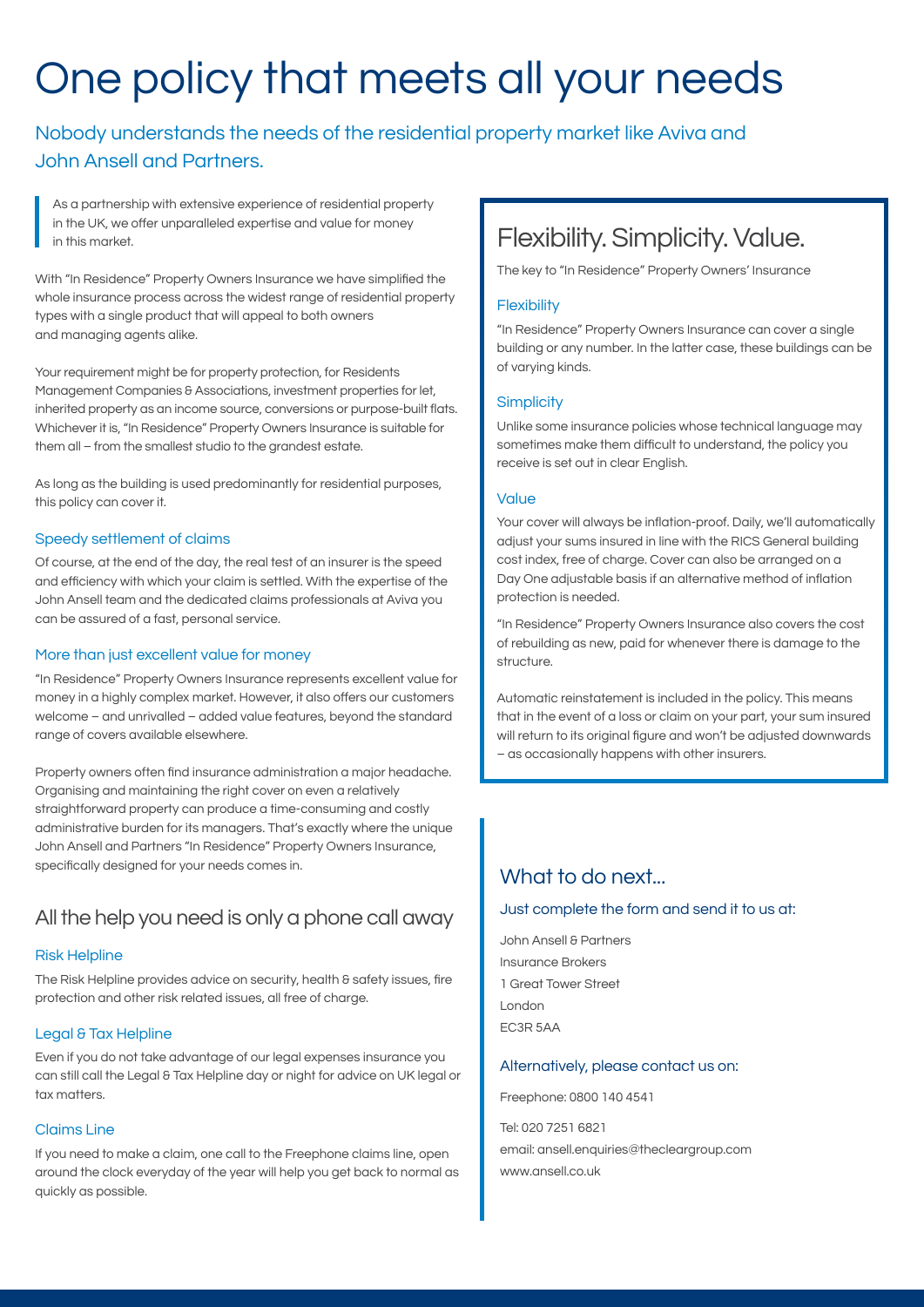# Advanced protection for demanding clients

#### What you'll be covered for:

"In Residence" Property Owners Insurance covers you for loss or damage to buildings used principally for residential purposes – commercial property can be included, as long as it represents only a small proportion of the total.

This cover includes outbuildings, garages, swimming pools, conservatories, greenhouses and common parts used exclusively by residents.

#### What you'll be compensated for:

- Loss or damage caused by fire, explosion, lightning, earthquake, storm, flood, malicious acts, theft, water or oil escaping from fixed domestic installations, subsidence, ground heave or landslip, collision by aircraft, vehicles, trains, animals, falling trees or aerials and other accidental damage to the building
- Loss or damage caused by riot, civil commotion, labour and political disturbances (except in Northern Ireland)
- Costs incurred following denial of access
- Accidental damage to fixed glass
- Accidental damage to sanitaryware, service pipes and cables for which you are responsible, and fixed water pipes and water tanks
- The fees of managing agents, legal and consulting engineers, architects and surveyors in the event of an insured loss
- Costs of shoring up or demolishing buildings, clearance of debris and extra expenses incurred to comply with local authority requirements
- Special non-invalidation clause
- Where the residence is made uninhabitable or where access is denied as a result of damage, up to 33.3% of the total sum insured for:
	- loss of rent from tenants
	- the cost of alternative accommodation
- Damage by the emergency services to landscaped gardens up to £25,000
- Replacement of locks and keys as a result of the theft of keys up to £5,000
- Loss or damage or other costs during the sale of the building between the period of exchange of contracts and the completion date
- Up to £25,000 per property for loss or damage to furnishings and contents of common parts
- Up to £5,000 for loss or damage to gardening equipment, furniture and ornaments
- Loss of metered utilities up to £25,000
- Costs incurred to trace the source of leakage of water or oil where this is the cause of damage to the property covered by this policy
- Compensation for court attendance
- Loss of money belonging to Residents Association limit £1,000
- Cover for fly-tipping and removal of bees/wasps nests up to £500 per claim

• £5 million legal liability as property owner to pay compensation to members of the public for bodily injury or damage to property, (including claims arising out of the Defective Premises Act 1972 and the Northern Ireland

Order 1975) excluding liability arising out of any work undertaken on the premises by your own employees (Terrorism cover will be limited to £2 million)

- £10 million legal liability cover for legal defence costs and awards made against you following death, injury or disease caused to employees whilst engaged in management company/residents association business (Terrorism cover will be limited to £5 million)
- Special "All Risks" cover can be arranged for terrorism, ask John Ansell and Partners.

#### What we cannot cover you for:

- Loss or damage to swimming pools, garden walls, patios, terraces, hedges, fences and drives caused by subsidence, ground heave or landslip, unless damaged at the same time as the main building
- The first £1,000 for each claim for loss or damage through subsidence, ground heave or landslip
- Loss or damage to any building left totally unoccupied

#### Tailoring your cover to meet your needs

There are a number of ways you can extend your "In Residence" Property Owners Insurance policy to help ensure you get the optimum level of protection you need.

Extensions to your existing wording can include such cover as:

- Terrorism. Cover against acts of terrorism can be provided in respect of material damage
- Directors & Officers Indemnity. To protect your personal assets if sued for wrongful acts or breach of duty to shareholders, employees or regulatory authorities. Indemnity limits from £100,000 to £1,000,000
- Legal Expenses. Cover against legal defence for property protection, debt recovery, contract disputes, tax protection, employment disputes, compensation awards, service occupancy, bodily injury & licence protection with an indemnity limit of £50,000
- Contents where let furnished
- Damage and breakdown to lifts, boilers, air conditioning equipment etc, including statutory inspection
- Increase property owners liability limit of indemnity to £10 million

John Ansell and Partners will be able to advise you on these covers and any others which you may need.

Because these optional extensions are designed to be easily linked into your existing "In Residence" Property Owners Insurance policy, they avoid the unnecessary expense of overlapping cover, which so often occurs when several different policies are taken out. Furthermore, policy extensions avoid the danger of gaps in cover, which can go unnoticed until you need to make a claim.

This description provides an outline of cover provided. For full details and a copy policy wording please contact John Ansell and Partners.

• Automatic cover for contract works up to £100,000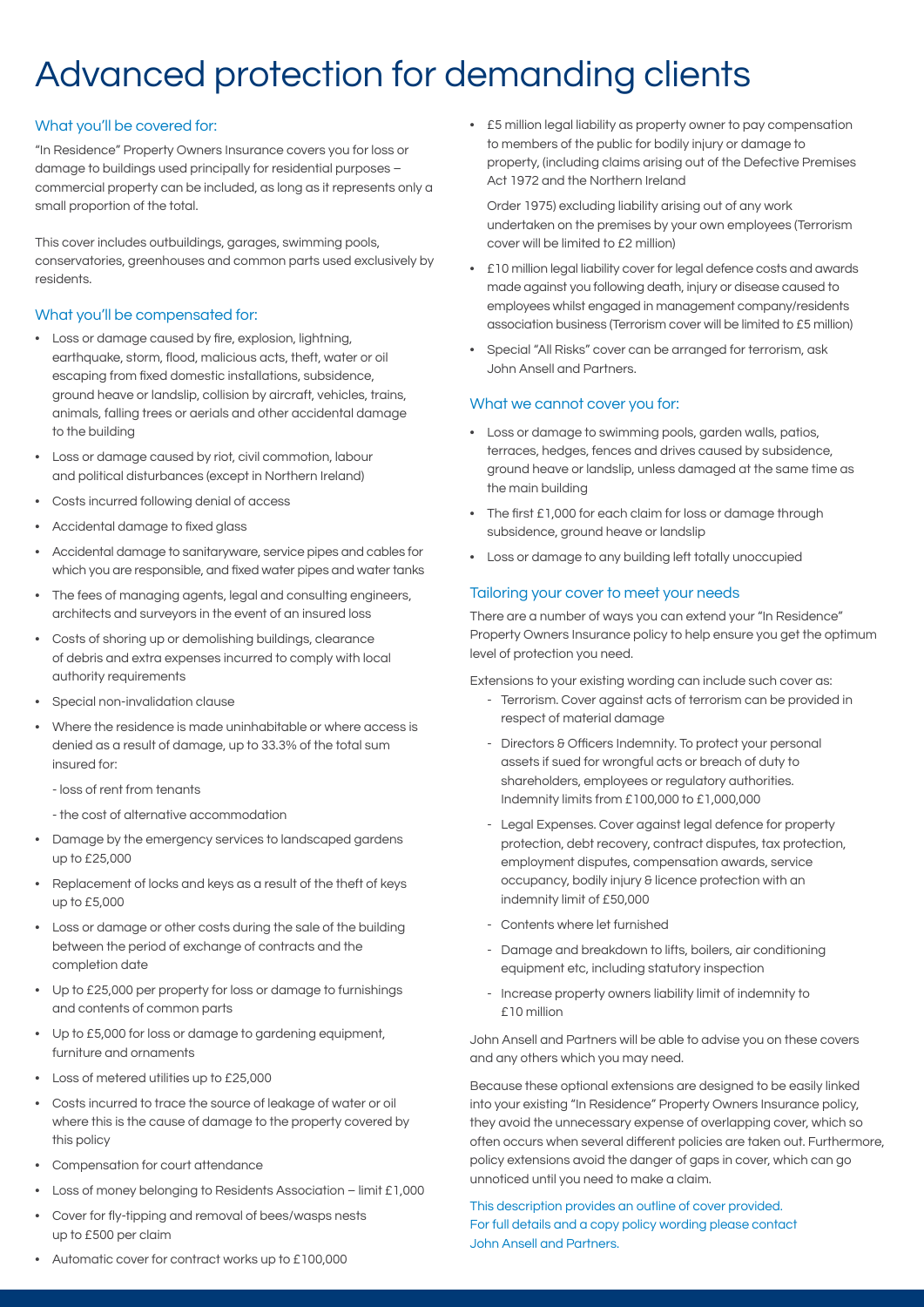# "In Residence" Property Owners Insurance Proposal Form

OCLEAR John Ansell<br>your insurance matters

PLEASE ANSWER QUESTIONS IN BLOCK CAPITALS

| 1. Your details:<br>Full Name of Residents Association/Management Co                                                                                                                                                                                                                                                         |                              |                                                                                                                          |                                                                 |  |
|------------------------------------------------------------------------------------------------------------------------------------------------------------------------------------------------------------------------------------------------------------------------------------------------------------------------------|------------------------------|--------------------------------------------------------------------------------------------------------------------------|-----------------------------------------------------------------|--|
| <b>Contact Name</b>                                                                                                                                                                                                                                                                                                          |                              |                                                                                                                          |                                                                 |  |
| <b>Postal Address</b>                                                                                                                                                                                                                                                                                                        |                              | Postcode                                                                                                                 |                                                                 |  |
| Telephone No                                                                                                                                                                                                                                                                                                                 | email address                |                                                                                                                          |                                                                 |  |
| 2. Please give full details of the property to be insured:<br>Address                                                                                                                                                                                                                                                        |                              |                                                                                                                          | PLEASE INCLUDE ANY ADDITIONAL<br>PROPERTIES ON A SEPARATE SHEET |  |
|                                                                                                                                                                                                                                                                                                                              |                              | Postcode                                                                                                                 |                                                                 |  |
| No. of Houses/Flats                                                                                                                                                                                                                                                                                                          | <b>Buildings Sum Insured</b> | No. of Floors                                                                                                            |                                                                 |  |
| Is each floor separated by concrete floor/stairs                                                                                                                                                                                                                                                                             | YES / NO                     | Approximate age of Building                                                                                              |                                                                 |  |
| Year of Conversion (If Applicable)                                                                                                                                                                                                                                                                                           |                              | Construction of walls and roof if other than Brick, Stone, Tile & Slate                                                  |                                                                 |  |
| 3. Premium discounts are available if an optional long term agreement is taken<br>out to keep your business with Aviva/John Ansell and Partners for a period of:<br>3 years (5% discount)<br>5 years (10% discount)                                                                                                          |                              |                                                                                                                          |                                                                 |  |
| 4. Is the property in a good state of repair?<br>YES / NO                                                                                                                                                                                                                                                                    |                              |                                                                                                                          | IF NO PLEASE PROVIDE DETAILS OVERLEAF                           |  |
| IF YES PLEASE PROVIDE DETAILS OVERLEAF<br>5. Are any of the houses/flats?                                                                                                                                                                                                                                                    |                              |                                                                                                                          |                                                                 |  |
| Unoccupied, or is any future unoccupancy of 45 days or more anticipated<br>YES / NO                                                                                                                                                                                                                                          |                              |                                                                                                                          |                                                                 |  |
|                                                                                                                                                                                                                                                                                                                              |                              | Currently undergoing renovation, repair, conversion or alteration or is any such work anticipated in the future YES / NO |                                                                 |  |
| IF YES PLEASE PROVIDE DETAILS OVERLEAF<br>6. Is any of the property occupied as:<br>Holiday accommodation, bedsits or student accommodation, hostel and/or occupied by tenants on referral from<br>the DWP or local authority, any commercial enterprise or leisure facilities e.g. gymnasium/swimming pool etc?<br>YES / NO |                              |                                                                                                                          |                                                                 |  |
| IF YES PLEASE PROVIDE DETAILS OVERLEAF<br>7. Have any of the properties or the sites on which they stand:<br>EVER been affected by subsidence, ground heave, landslip, storm or flood?<br>YES / NO                                                                                                                           |                              |                                                                                                                          |                                                                 |  |
| 8. Does your building have?                                                                                                                                                                                                                                                                                                  |                              |                                                                                                                          |                                                                 |  |
| <b>CCTV System</b>                                                                                                                                                                                                                                                                                                           | YES / NO                     | Entry Phone System                                                                                                       | YES / NO                                                        |  |
| Neighbourhood Watch Agreement                                                                                                                                                                                                                                                                                                | YES / NO                     | Automatic Fire Alarm System                                                                                              | YES / NO                                                        |  |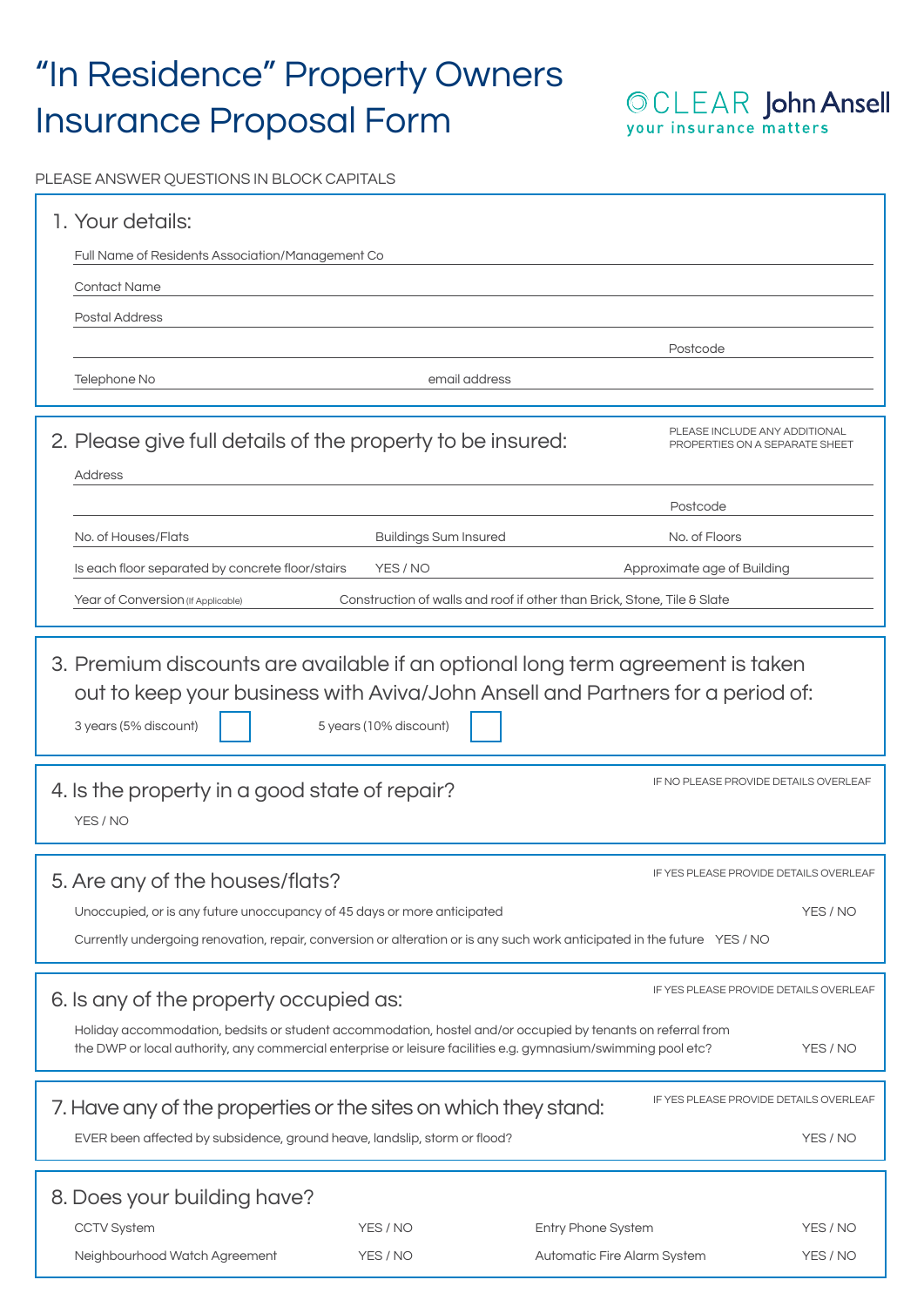| 9. Optional extras:<br>Cover is also available for the following. Please tick cover as required.<br><b>Landlords Contents</b><br>Legal Expenses<br><b>Terrorism Cover</b><br>£500,000<br>Directors & Officers Liability:<br>£100,000<br>£250,000                                      | £1,000,000 |  |  |  |
|---------------------------------------------------------------------------------------------------------------------------------------------------------------------------------------------------------------------------------------------------------------------------------------|------------|--|--|--|
| General questions - have you or any of your principals:                                                                                                                                                                                                                               |            |  |  |  |
| Ever been refused insurance or had any special terms or conditions imposed by an insurer?                                                                                                                                                                                             | YES / NO   |  |  |  |
| Sustained any losses involving the risks proposed or had any claim made against you in the last 3 years?                                                                                                                                                                              | YES / NO   |  |  |  |
| Ever been convicted of or is any prosecution pending for any offence involving dishonesty of any kind?<br>YES / NO<br>(E.g. involving fire, fraud, theft or handling stolen goods)                                                                                                    |            |  |  |  |
| Ever been declared bankrupt, the subject of bankruptcy proceedings or made arrangements with creditors, either<br>in a personal capacity or in connection with any company, business or firm in which any of you have been involved?<br>YES / NO                                      |            |  |  |  |
| Under the conditions of your policy you must tell us about any insurance related incidents (such as fire, water damage, theft or an<br>accident), whether or not they gave rise to a claim. When you tell us about an incident we will pass information relating to it to a database. |            |  |  |  |
| When do you require cover to commence?                                                                                                                                                                                                                                                |            |  |  |  |

### Additional comments:

Declaration I/We declare that the information given is, to the best of my/our knowledge and belief correct and complete. If the risk is accepted I/we undertake to pay the premium when called upon to do so. I/We understand that my/our information may also be disclosed to regulatory bodies for the purposes of monitoring and/or enforcing the insurer's compliance with any regulatory rules/codes.

| r<br>×.<br>C |  |
|--------------|--|
|--------------|--|

| osition |  |  |
|---------|--|--|

| Signed:<br>___ | .<br>Position: | Date: |
|----------------|----------------|-------|
|                |                |       |

Please return to: John Ansell & Partners, Insurance Brokers, 1 Great Tower Street, London EC3R 5AA

#### If You Have a Complaint

We hope that you will be very happy with the service that we provide. However, if for any reason you are unhappy with it, we would like to hear from you. In the first instance, please write to: John Ansell and Partners, 1 Great Tower Street, London EC3R 5AA Or telephone us on: Freephone 0800 140 4541

John Ansell and Partners and Aviva are covered by the Financial Ombudsman Service for complaints from private individuals, certain small businesses, charities and trusts. If you have complained to us and we have been unable to resolve your complaint, you may be entitled to refer it to this independent body. Following the complaints procedure does not affect your right to take legal action. Further details of our complaints procedure can be found in your policy booklet.